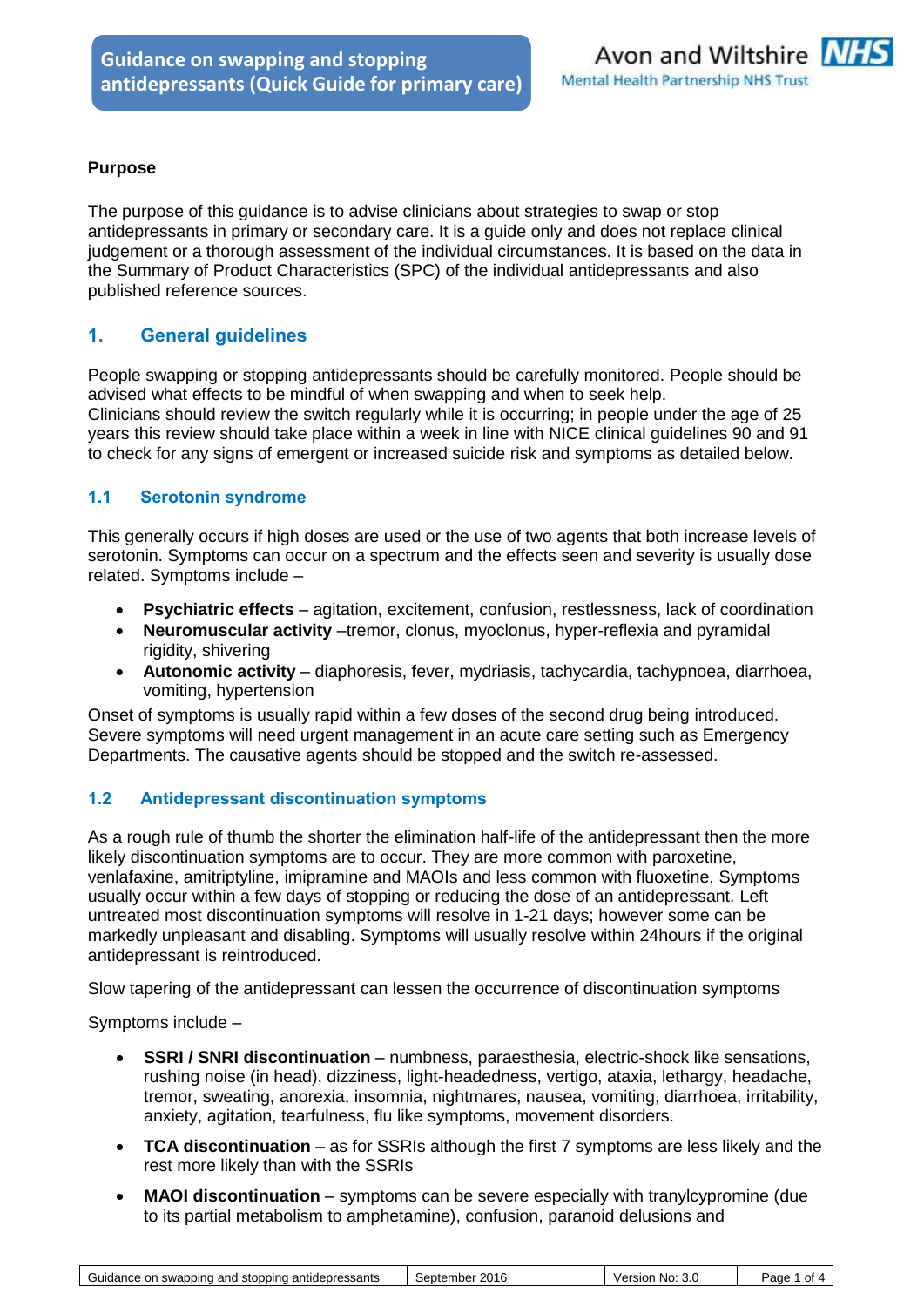

hallucinations, anxiety, agitation, irritability, insomnia, vivid dreams, cognitive impairment, depersonalisation and rapid worsening of depressive symptoms

**Mirtazapine discontinuation** – anxiety, insomnia, nausea

#### **Methods of swapping**

#### **1.3 Cross taper**

The half-life of the agents involved is important, it takes approximately 5 half-lives to reach a steady state when a medicine is introduced and around 5 half-lives to excrete a medicine until it is below the therapeutic range. Usually cross tapering is done over several weeks and may be done in a series of steps.

#### **1.4 Taper and stop then wait and start**

Sometimes co-administration of two agents is contraindicated and due to the long half-life or the mode of action of the first antidepressant there should be a 'drug free period' before a second agent is introduced. This is common with the MAOI antidepressants due to their prolonged effect on the enzyme monoamine oxidase, it is also recommended in some switches involving fluoxetine or fluvoxamine.

#### **1.5 Abrupt switch or stop**

When changing from one agent to another with a very similar mode of action it may be possible to do an abrupt switch, for example changing from one SSRI to fluoxetine.

# **2. Advice for swapping from one agent to the next**

The tables on the following pages give some advice on how to switch between individual or certain classes of antidepressants and at the bottom of the table how they should be stopped.

#### **3. References**

- SPC for specific antidepressants accessed via [www.medicines.org.uk](http://www.medicines.org.uk/) accessed April 2016
- Adverse syndromes and psychiatric drugs: a clinical guide, Peter Haddad, Serdar Dursun, Bill Deakin. Oxford University Press. 2004 Kings Lynn
- Psychotropic drug directory 2014: the professionals pocket handbook and aide memorie, Stephen Bazire. Loyd-Reinhold Communications. 2014 Norwich
- The Maudsley Prescribing guidelines  $12<sup>th</sup>$  edition. David Taylor, Carol Paton, Shitij Kapur. Wiley Blackwell. 2015 Oxford
- AWP guidance on swapping and stopping antidepressants Graham Parton

#### **4. Abbreviations used**

- MAOI monoamine oxidase inhibitor type of antidepressant
- **SNRI**  serotonin and noradrenalin reuptake inhibitor type of antidepressant
- **SSRI** specific serotonin reuptake inhibitor type of antidepressant
- **TCA** tricyclic type of antidepressant
- **NICE**  National Institute for Health and Care Excellence

| antidepressants<br>i swapping and :<br>l stoppina<br>Guidance on | 2016<br>September | No:<br>Version<br>-3.C | Page<br>Οt |
|------------------------------------------------------------------|-------------------|------------------------|------------|
|------------------------------------------------------------------|-------------------|------------------------|------------|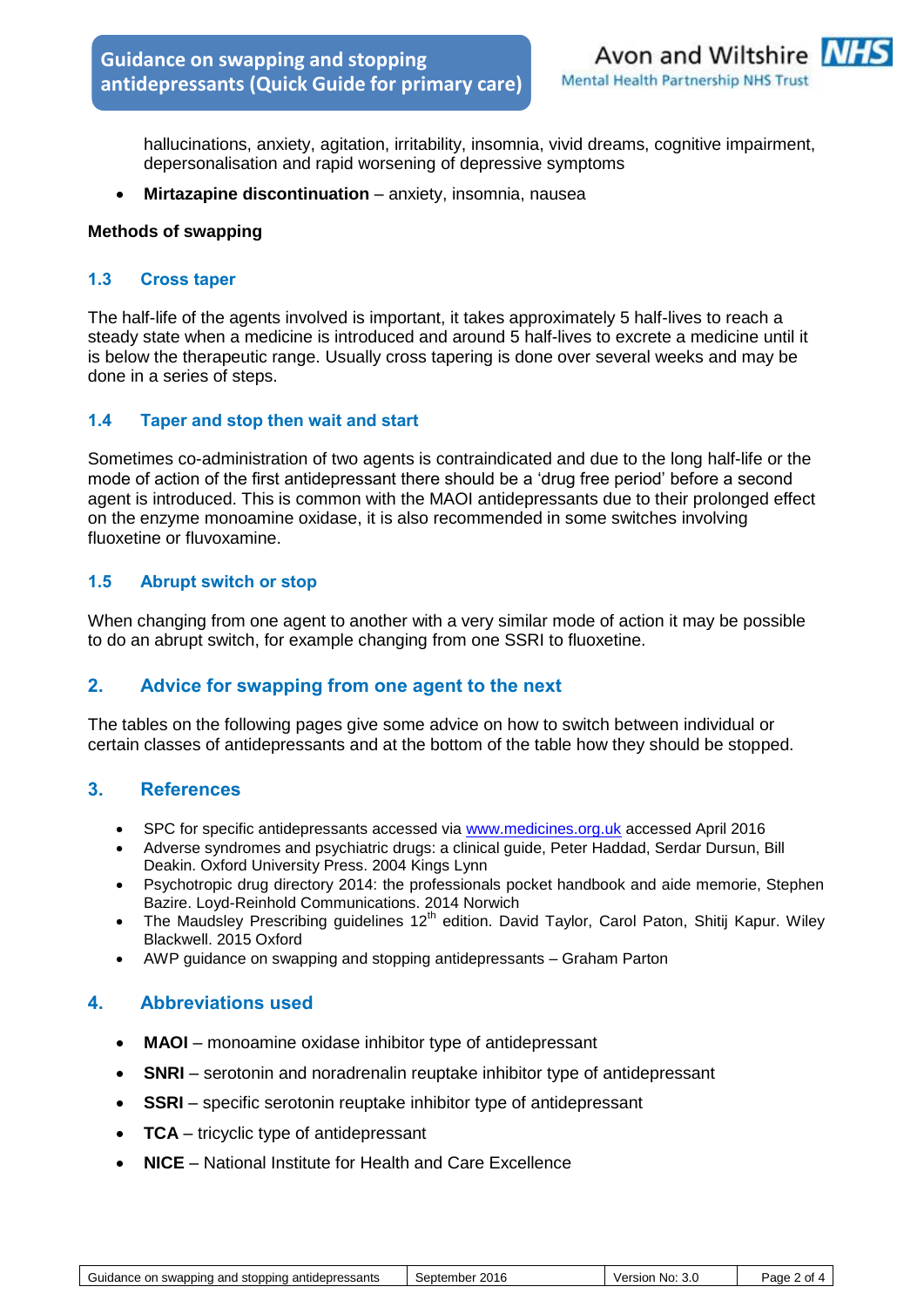# **Guidance on swapping and stopping antidepressants (Quick Guide for primary care)**

Avon and Wiltshire **NHS** 

**Mental Health Partnership NHS Trust** 

| from $\downarrow$ to $\Rightarrow$ | Citalopram /<br>escitalopram                                           | Fluoxetine                                                        | Paroxetine                                                             | Sertraline                                                                    | Votioxetine                                     | Trazodone                                                              | Venlafaxine                                                                  | <b>Duloxetine</b>                                                            | Tricyclics                                                                   | Clomipramine                                                                 | Mirtazapine                                                                  | Phenelzine<br>isocarb                                                  | Tranylcypromine                                                        | sobamide<br>ż                                                          | Agomelatine                   | upropion<br>ø                                                          |
|------------------------------------|------------------------------------------------------------------------|-------------------------------------------------------------------|------------------------------------------------------------------------|-------------------------------------------------------------------------------|-------------------------------------------------|------------------------------------------------------------------------|------------------------------------------------------------------------------|------------------------------------------------------------------------------|------------------------------------------------------------------------------|------------------------------------------------------------------------------|------------------------------------------------------------------------------|------------------------------------------------------------------------|------------------------------------------------------------------------|------------------------------------------------------------------------|-------------------------------|------------------------------------------------------------------------|
| How to stop                        | Reduce dose<br>over at least<br>4 weeks<br>(longer may<br>be required) | Reduce over<br>2weeks until<br>dose is<br>20mg daily<br>then stop | Reduce dose<br>over at least<br>4 weeks<br>(longer may<br>be required) | <b>Reduce dose</b><br>over at least<br>4 weeks<br>(longer may<br>be required) | Reduce over<br>one week to<br>10mg then<br>stop | Reduce dose<br>over at least<br>4 weeks<br>(longer may<br>be required) | Reduce<br>dose over<br>at least 4<br>weeks<br>(longer<br>may be<br>required) | Reduce<br>dose over<br>at least 4<br>weeks<br>(longer may<br>be<br>required) | Reduce<br>dose over<br>at least 4<br>weeks<br>(longer may<br>be<br>required) | Reduce<br>dose over<br>at least 4<br>weeks<br>(longer may<br>be<br>required) | Reduce<br>dose over<br>at least 4<br>weeks<br>(longer may<br>be<br>required) | Reduce dose<br>over at least 4<br>weeks (longer<br>may be<br>required) | Reduce dose<br>over at least 4<br>weeks (longer<br>may be<br>required) | Reduce dose<br>over at least 4<br>weeks (longer<br>may be<br>required) | Can be<br>stopped<br>abruptly | Reduce dose<br>over at least<br>4 weeks<br>(longer may<br>be required) |
| Citalopram /<br>escitalopram       |                                                                        | D (alt. days<br>1/52)                                             | B                                                                      | B                                                                             | B                                               | B                                                                      | B                                                                            | $\mathbf{I}$                                                                 | B                                                                            | $\mathsf C$                                                                  | $\overline{A}$                                                               | G - wait 1/52                                                          | G - wait 1/52                                                          | G - wait 1/52                                                          | $\overline{A}$                | B                                                                      |
| <b>Fluoxetine</b>                  | H - wait 4-7<br>days                                                   |                                                                   | H - wait 4-7<br>days                                                   | H - wait 4-7<br>days                                                          | H - wait 4-7<br>days                            | B                                                                      | C                                                                            | $\mathsf{C}$                                                                 | H - wait 4-<br>7 days, 个<br>slowly                                           | H - wait 4-<br>7 days, 个<br>slowly                                           | Α                                                                            | $H - wait 5-6$<br>weeks                                                | $H - wait 5-6$<br>weeks                                                | $H - wait 5-6$<br>weeks                                                | A                             | B                                                                      |
| Paroxetine                         | $B - 10$ mg                                                            | $D - 20$ mg                                                       |                                                                        | $B - 25mg$                                                                    | B                                               | $\overline{B}$                                                         | B                                                                            | $B - 60$ mg                                                                  | B                                                                            | B                                                                            | А                                                                            | $G - wait 1-2$<br>weeks                                                | $G - wait 1-2$<br>weeks                                                | $G - wait 1/52$                                                        | $\overline{A}$                | $\overline{B}$                                                         |
| Sertraline                         | $B - 10mg$                                                             | $D - 20$ mg                                                       | $B-10mq$                                                               |                                                                               | $\, {\sf B}$                                    | B                                                                      | $B -$<br>37.5mg                                                              | $B - 60$ mg                                                                  | $\,$ B                                                                       | $\mathsf C$                                                                  | А                                                                            | $G - wait 1-2$<br>weeks                                                | $G - wait 1-2$<br>weeks                                                | G - wait 1/52                                                          | A                             | B                                                                      |
| Votioxetine                        | B                                                                      | $C -$<br>20mg alt die                                             | B                                                                      | B                                                                             |                                                 | B                                                                      | В                                                                            | $B - 30mg$                                                                   | $\,$ B                                                                       | $\mathsf C$                                                                  | A                                                                            | G - wait 1/52                                                          | G - wait 1/52                                                          | $G - wait 1/52$                                                        | A                             | B                                                                      |
| Trazodone                          | $\overline{A}$                                                         | Α                                                                 | A                                                                      | $\overline{A}$                                                                | $\overline{A}$                                  |                                                                        | $\overline{A}$                                                               | A                                                                            | $\,$ B                                                                       | $\,$ B                                                                       | А                                                                            | G - wait 1/52                                                          | G - wait 1/52                                                          | G - wait 1/52                                                          | A                             | $\overline{A}$                                                         |
| Venlafaxine                        | B                                                                      | $D - 20$ mg                                                       | CB                                                                     | B                                                                             | B                                               | $\overline{A}$                                                         |                                                                              | A                                                                            | B                                                                            | B                                                                            | A                                                                            | G - wait 1/52                                                          | G - wait 1/52                                                          | G - wait 1/52                                                          | $\overline{A}$                | B                                                                      |
| <b>Duloxetine</b>                  | $B - 10$ mg                                                            | $D - 20$ mg                                                       | $B - 10$ mg                                                            | $B - 25mg$                                                                    | B                                               | A                                                                      | $\mathsf{A}$                                                                 |                                                                              | $\mathsf{B}$                                                                 | $\, {\sf B}$                                                                 | Α                                                                            | G - wait 1/52                                                          | G - wait 1/52                                                          | G - wait 1/52                                                          | $\overline{A}$                | $\overline{B}$                                                         |
| <b>Tricyclics</b>                  | Taper to half<br>dose then A                                           | Taper to half<br>dose then A                                      | Taper to half<br>dose then A                                           | Taper to half<br>dose then A                                                  | Taper to half<br>dose then A                    | Taper to half<br>dose then A                                           | B                                                                            | <b>B</b> (30mg<br>daily)                                                     |                                                                              | $\overline{A}$                                                               | $\overline{A}$                                                               | G - wait 2/52<br>$(3/52$ if<br>imipramine)                             | G - wait 2/52<br>$(3/52$ if<br>imipramine)                             | $G - wait 1/52$                                                        | $\overline{A}$                | Taper to half<br>dose then A                                           |
| Clomipramine                       | $C - 10mg$                                                             | $C -$<br>20mg alt die                                             | C                                                                      | $\mathsf C$                                                                   | $\mathsf{C}$                                    | $\,$ B                                                                 | $C -$<br>37.5mg                                                              | $C - 30$ mq                                                                  | $\mathsf A$                                                                  |                                                                              | A                                                                            | $G - wait 3/52$                                                        | G - wait 3/52                                                          | G - wait 1/52                                                          | $\overline{A}$                | $\overline{A}$                                                         |
| <b>Mirtazapine</b>                 | A                                                                      | Α                                                                 | A                                                                      | Α                                                                             | $\mathsf{A}$                                    | $\overline{A}$                                                         | Α                                                                            | $\overline{A}$                                                               | А                                                                            | Α                                                                            |                                                                              | G - wait 2/52                                                          | G – wait 2/52                                                          | G - wait 1/52                                                          | $\overline{A}$                | $\overline{A}$                                                         |
| Phenelzine / isocarb               | G - wait 2/52                                                          | G - wait 2/52                                                     | H - wait<br>2/52                                                       | H - wait<br>2/52                                                              | H - wait<br>2/52                                | H - wait<br>2/52                                                       | H - wait<br>2/52                                                             | H - wait<br>2/52                                                             | H - wait<br>2/52                                                             | H - wait<br>2/52                                                             | H - wait<br>2/52                                                             |                                                                        | H - wait 2/52                                                          | H - wait 2/52                                                          | А                             | H - wait<br>2/52                                                       |
| Tranylcypromine                    | $G$ – wait<br>2/52                                                     | $G - wait$<br>2/52                                                | H - wait<br>2/52                                                       | H - wait<br>2/52                                                              | H - wait<br>2/52                                | H - wait<br>2/52                                                       | H - wait<br>2/52                                                             | H - wait<br>2/52                                                             | H - wait<br>2/52                                                             | H - wait<br>2/52                                                             | H - wait<br>2/52                                                             | H - wait 2/52                                                          |                                                                        | G - wait 2/52                                                          | $\overline{A}$                | H - wait<br>2/52                                                       |
| Mocobamide                         | $G - wait 24$<br>hours                                                 | $H - wait 24$<br>hours                                            | $H - wait 24$<br>hours                                                 | $H - wait 24$<br>hours                                                        | $H - wait 24$<br>hours                          | $H - wait 24$<br>hours                                                 | G – wait<br>24 hours                                                         | $G - wait 24$<br>hours                                                       | $G - wait 24$<br>hours                                                       | $G - wait 24$<br>hours                                                       | $G - wait 24$<br>hours                                                       | $G - wait 24$<br>hours                                                 | $G - wait 24$<br>hours                                                 |                                                                        | $\mathsf{A}$                  | $G - wait 24$<br>hours                                                 |
| Agomelatine                        |                                                                        |                                                                   |                                                                        |                                                                               |                                                 |                                                                        |                                                                              |                                                                              | $\mathbf{I}$                                                                 |                                                                              |                                                                              |                                                                        |                                                                        |                                                                        |                               |                                                                        |
| <b>Bupropion</b>                   | $\overline{A}$                                                         | $\overline{A}$                                                    | А                                                                      | $\Delta$                                                                      | $\mathsf{A}$                                    | $\overline{A}$                                                         | A                                                                            | $\overline{A}$                                                               | B                                                                            | B                                                                            | $\overline{A}$                                                               | G - wait 2/52                                                          | G - wait 2/52                                                          | G - wait 1/52                                                          | $\Delta$                      |                                                                        |

| n swapping and stopping antidepressants<br>Guidance on | 2016<br>September | No:<br>-3.0<br>/ersion | Page<br>∴∩t<br>v |
|--------------------------------------------------------|-------------------|------------------------|------------------|
|--------------------------------------------------------|-------------------|------------------------|------------------|